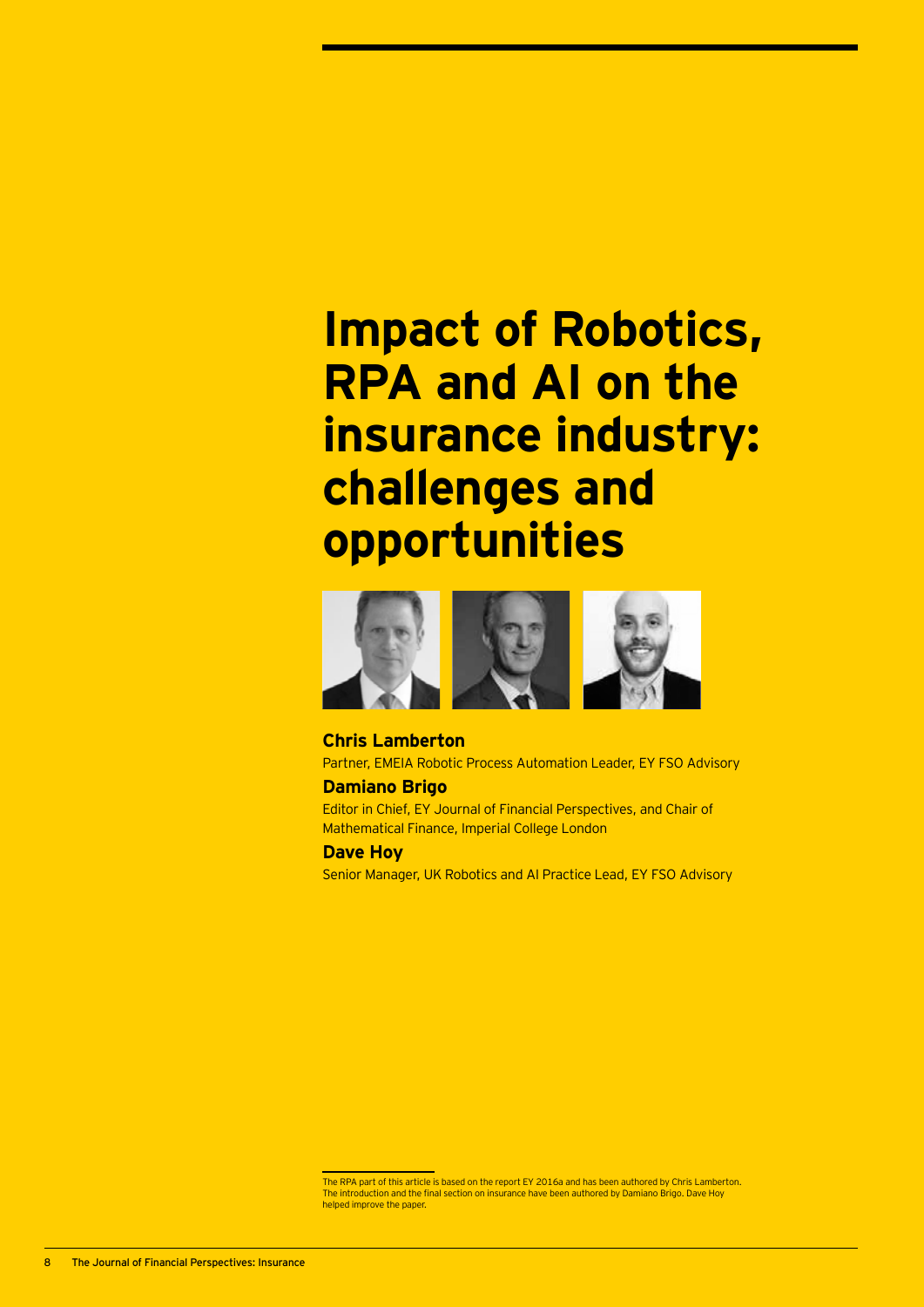**Impact of Robotics, RPA and AI on the insurance industry: challenges and opportunities**

# **Abstract**

We consider the current challenges and opportunities in applications of Robotics to financial services and to insurance in particular. Combinations of Robot Process Automation (RPA) with digitization have been considered by the industry, with important benefits in cost reduction and efficiency. We highlight the general benefits of RPA and the related implementation challenges in detail. We discuss more advanced Artificial Intelligence (AI) applications, arguing that such applications depend on the general advancements of AI, where human level interaction is not yet available. We discuss the great potential for AI applications in the near future and consider some initial examples. We also briefly discuss the hard problems of AI in relation to intelligence and consciousness in the introductory part, and briefly look at the implications AI and robots could have for human society and employment.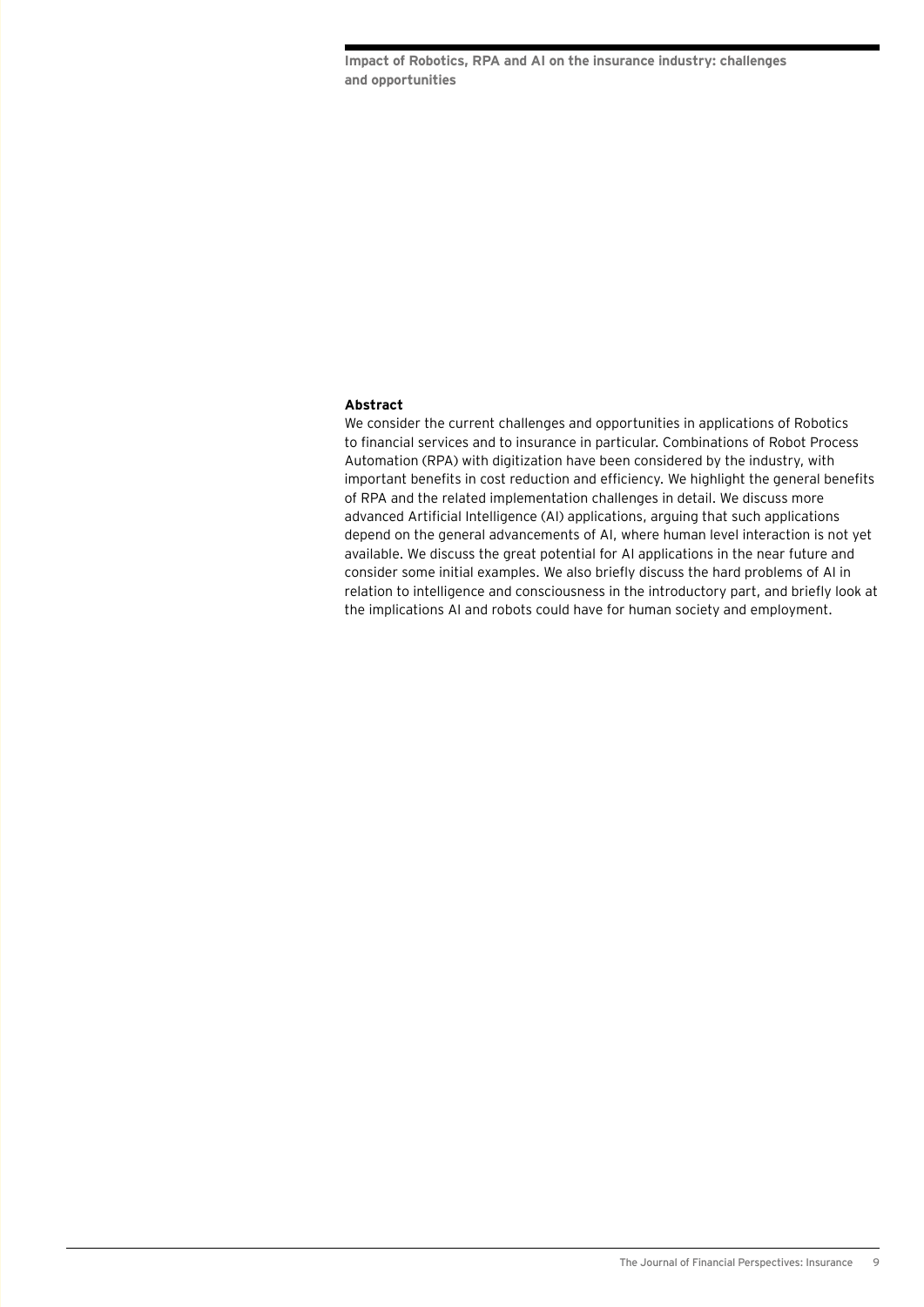# **1. Introduction**

The umbrella term "Robotics" brings about worry and excitement at the same time, leading to extreme reactions ranging from alarm to exaltation. From the very beginning part of the public feared that unemployment would be an obvious consequence of widespread use of Robotics, see Frey and Osborne (2013) for a recent study on computerization and unemployment, while others have been more optimistic and argued that only specific parts of jobs would be affected, see for example Chui et al (2015). Robots have also been seen as saving humanity from routine and menial tasks, giving humans the opportunity to focus on more pleasant jobs and activities, and on more rewarding intellectual activities, see Belfiore (2014).

At a more fundamental level, the related advances of Artificial Intelligence (AI) have caused a lively debate that continues over the years. One can easily witness extremes in this space too. Consider the bestseller books from Hofstadter (1979), a cult book by now, and especially Kurzweil (1999, 2006), supporting "strong AI" and predicting a machine singularity. In the ironic words of Lanier (2000), one of the pioneers of virtual reality, authors and friends he humorously calls "cybernetic totalists" espouse a number of beliefs that could be roughly described as follows. First, cybernetic patterns of information provide the ultimate and best way to understand reality. Second, people are cybernetic patterns. Third, subjective experience doesn't exist and if it exists it is unimportant, being an ambient or peripheral effect. Fourth, one can extrapolate Darwin's findings outside biology to obtain the singular, superior Darwinian description of all creativity and culture. Fifth, information systems will be accelerated qualitatively and quantitatively by Moore's law. Finally, sixth and most dramatic, in Lanier's words, "biology and physics will merge with computer science (becoming biotechnology and nanotechnology), resulting in life and the physical universe becoming mercurial; achieving the supposed nature of computer software. […] Computers […] will overwhelm all the other cybernetic processes, like people, and will fundamentally change the nature of what's going on in the familiar neighborhood of Earth […] maybe in about the year 2020. To be a human after that moment will be either impossible or something very different than we now can know" (Lanier

2000, 2010). A heated debate on whether a machine adopting computational algorithms can really reach human intelligence has developed over the years, jointly with the related question on whether machines can have subjective experiences and be conscious. Chalmers (1995) formulates the following related questions:

- Q1: What does it take to simulate a human being's physical action?
- Q2: What does it take to evoke conscious awareness?
- Q3: What does it take to explain conscious awareness?
- For each of the three questions, one may answer that:
- (C) Computation alone is enough,
- (P) Physics is enough, but physical features beyond computation are required, or
- (N) Not even physics is enough.

In terms of the three questions, Chalmers argues that Descartes would be Q1=N, whereas strong AI people would probably say Q1=C, Q2=C,Q3=C, while Penrose (1994) argues Q1=P, Q2=P, without saying much on Q3, and Chalmers himself declares he believes that Q1=C, Q2=C, Q3=N. In other words, Chalmers believes that while a human being's intelligent behaviour can be simulated computationally and that conscious awareness can be evoked computationally, it cannot be explained computationally. Penrose instead argues that human intelligent behaviour cannot even be simulated computationally, nor can conscious awareness be evoked with a computational method. The latter is also the position of Searle's (1980) with his famous Chinese Room experiment, where he sets up a thought experiment meaning to show that the Turing test cannot detect conscious awareness. More generally, as Cole (2014) explains, Searle means to reach the broader conclusion of refuting the theory that human minds are computer-like computational or information processing systems, a position related to computational theories of the mind and to "strong AI". Searle suggests that minds must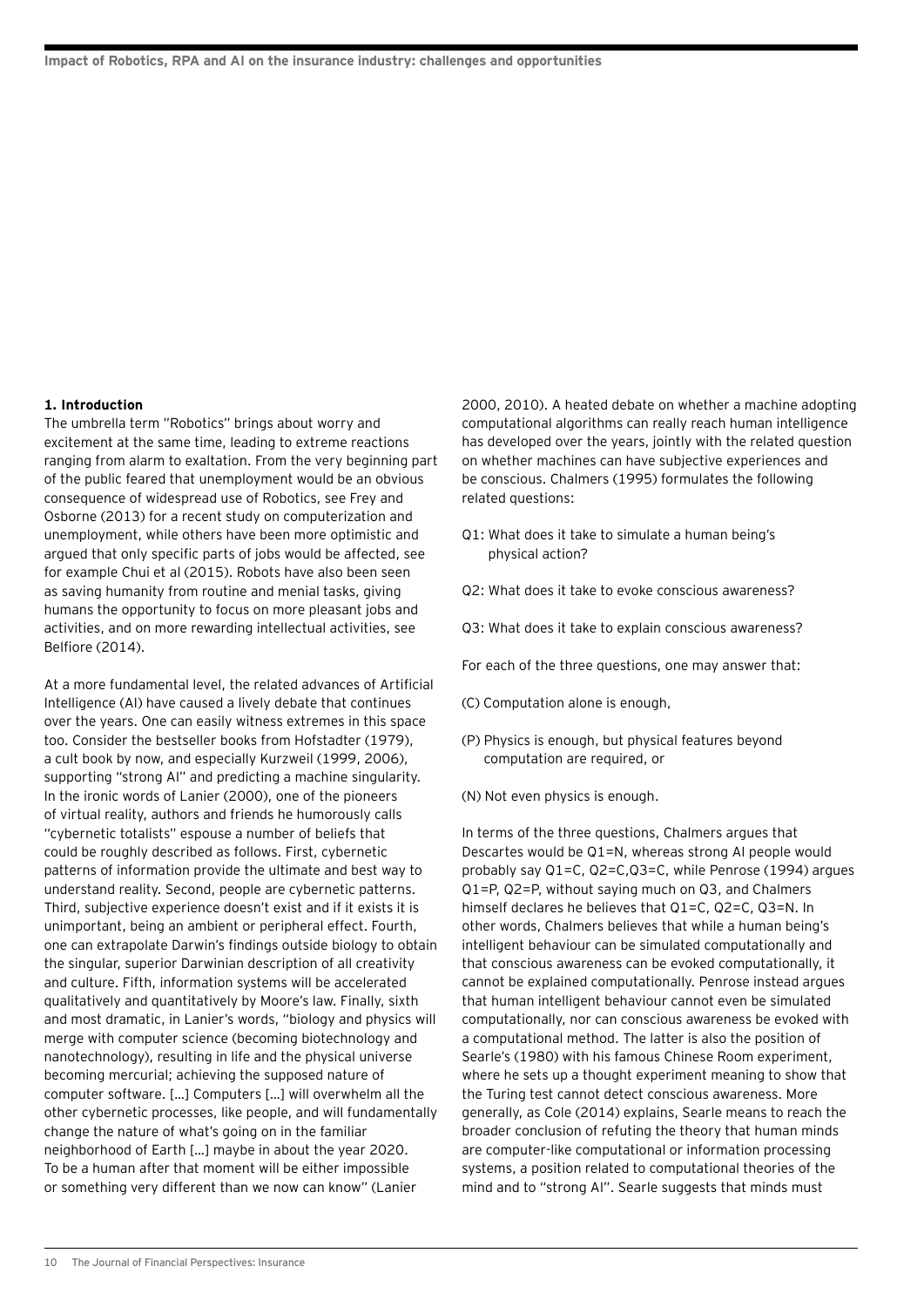result from biological processes; computers can at best simulate these processes. Searle's arguments have been vigorously challenged by AI researchers and philosophers among others, see for example Dennett (1991). The debate has important implications for semantics, philosophy of language and mind, theories of consciousness, computer science and cognitive science.

Clearly, an in-depth discussion of such issues is beyond the scope of this paper. However, we decided to list such debates to help the reader appreciate the holistic nature of AI discussions and the enormous cultural stakes that are invested in this research, going well beyond specific industries. Having said that, and leaving eschatology aside, such fundamental questions and debates have not discouraged companies and practitioners: one need only think about computers' supremacy in the game of chess, personal assistant vocal applications offered by mobile phone companies, computer systems beating human champions on the television game show Jeopardy (Cole 2014), and modern search engines, to name just a few developments. However, one should contrast this with the mostly exaggerated predictions AI experts have been suggesting over the years (Armstrong et al 2014), and with Hofstadter suggesting in Herkewitz (2014) that the actual advanced AI content in many such applications is very limited. It remains to be seen how much human intelligence is really present in the current AI achievements. In the meantime, optimism on the AI enterprise may be justified on more practical terms. Indeed, it may well be that technology and computing companies may reach AI as an emerging property progressively rather than through a mathematical breakthrough, and that formal properties of AI will be investigated more productively "after the fact".

In this paper we will keep such fundamental questions in the background, and look at Software Robotics, Robotic Process Automation (RPA), Cognitive Robotics/Artificial Intelligence mostly from the practical point of view, briefly considering the potential disruption and opportunities these areas bring to the insurance industry in particular. In doing so, we will focus on implementation as a key feature of the process, highlighting its challenges. Finally, even though we consider the U.K. economy in some of the examples below, given that the U.K. economy is similar to other advanced economies with respect

to the issues at stake we believe this article maintains a global appeal and may be of interest to the global community.

The paper is structured as follows: In Section 2 we introduce Software Robotics and RPA. In Section 3 we look at the opportunities and synergies that show up when software and Robotics are combined. In Section 4 we highlight the implementation challenges that an RPA and AI innovation process may involve for a company. In Section 5 we focus on insurance companies and briefly analyze the potential impact of Robotics on a number of fields of insurance businesses, including claim automation, bespoke insurance solutions design, customer contact, fraud detection and prevention, dangerous/catastrophe site inspection, recognition via drones and risk measuring sensors, among others. We include a brief description of a case study involving RPA implementation for a large insurer. We conclude assessing the overall challenges and opportunities that Robotics represents for the insurance industry in particular.

## **2. What is Software Robotics, and why does it matter?**

Software Robotics has received a lot of attention in the last year. This includes both popular press speculation about the impact on jobs (FT, 2015) and the analyst press discussing the potential impact on offshoring and outsourcing (BBC, 2015). The promise of Software Robotics is to deliver a solution that can rapidly automate manual back-office and customer-facing processes, making them faster, significantly more cost-effective, and improving consistency and regulatory compliance, all with a return on investment typically in less than one year.

Many leading banks and insurers have successfully piloted Robotics solutions, but to date relatively few have succeeded in industrializing the benefits. However, the size of the prize on offer from doing so, in terms of both cost savings and service transformation, places accelerating and industrializing Software Robotics firmly on the agenda for the C-suite of most financial services groups.

But what is exactly RPA? Robotic Process Automation, also known as Software Robotics, is the use of a new class of software to automate business processes at a fraction of the cost of traditional solutions, without the need to change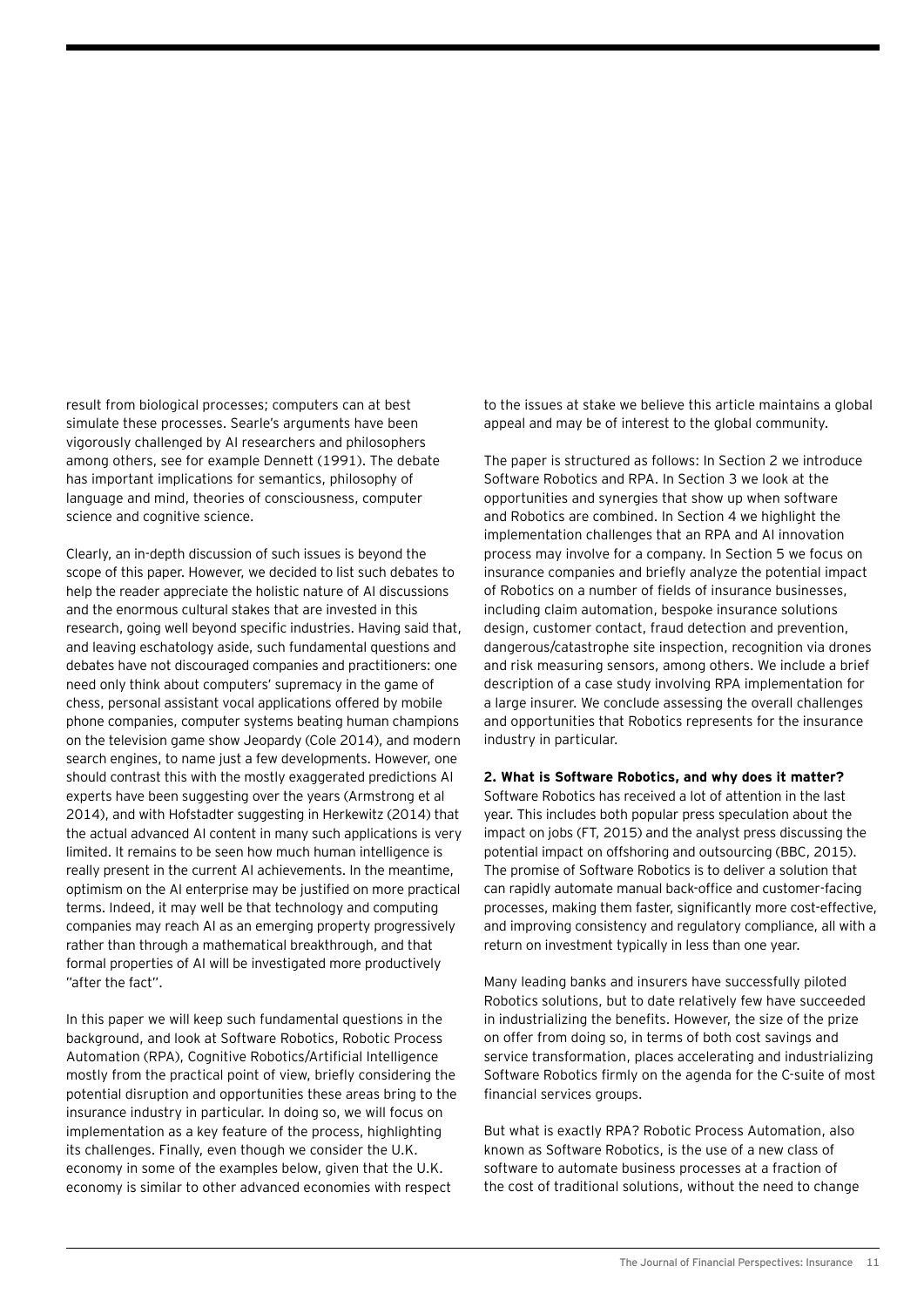current IT systems. RPA works by replicating the activities that people currently undertake, using existing core applications, accessing websites, and manipulating spreadsheets, documents and email to complete tasks. Using RPA software involves mapping out current or new processes, linking it to existing applications, and then scheduling them to run on one or more robots whenever required.

The individual elements of RPA software are not new. However, it's the combination of all the features into a single, mature package that works with existing systems which, in many cases, creates a compelling alternative to core-platform integration or replacement. And not only can RPA reduce manual operations costs by 25-50% or more, it does this while improving service and compliance, and typically provides a return on investment in less than a year.

Because the software replicates human activity, it can be thought of as a set of software "robots", forming a virtual workforce available 24 hours per day, with full audit and 100% accuracy. We briefly discussed the concerns about potential impact on unemployment in the introduction, highlighting also the potential positive effects. Overall, the concept of a "virtual workforce" has proven to be a useful perspective from which

#### RPA software distinguishing features:

- **1. Purpose**: Designed to carry out business processes, replacing manual activity
- **2. Approach**: Visual, or "code-free" interface to define target processes and link to existing core platforms user interfaces and desktop applications. No (or limited) technical integration required
- **3. Usability**: Suitable for IT-literate business users and operations teams, rather than IT development or integration teams
- **4. Scalability**: Runs in a data center, and can support highvolume, 24x7 operation, with scheduling, monitoring and reporting
- **5. Compliance**: Full audit of both process definitions and individual tasks executed, and full security model supporting segregation of duties

to approach Software Robotics, as it emphasizes business rather than IT control, and provides for rapid adoption through existing compliance and risk management frameworks.

In addition to "Standard Robotics", there is also an increasing interest in "Intelligent Robotics" – the use of machine learning and AI approaches to allow automated processes to self-adjust and improve, and to tackle subjective decisions as well as following simple rules. This extension offers both improved, data-driven decision-making at speed, and increases the scope of manual work that can be automated. We see two different approaches to Intelligent Robotics. First, use-case specific solutions (such as intelligent document scanning for handling paper, or speech-recognition systems for call centers), and second, the combination of analytics platforms with RPA software. In the latter case, the analytics platform is the "brain", with the RPA software providing the "body" of the robot, able to collect the information required and take the resulting action.

#### **What about Cognitive Robotics/AI?**

There is also a lot of focus at global tech conferences on the potential of Cognitive Robotics/AI, with leading companies developing driverless cars and self-navigating drones. While the progress being made in these projects is very impressive, the costs are significant and they expose some interesting challenges related to the general AI issues we discussed in the introduction.

Relating this back to financial services, the equivalent would be self-optimizing customer service, loan pricing, financial advice, or claims or complaint handling. Designing a good statistical or machine-learning optimization approach is challenging, but designing and monitoring one that aligns to legal, regulatory and ethical conduct requirements can be even more challenging. From an emotional perspective, there are currently no intelligent solutions that have yet reached human capability, as everyday experiences with voice solutions testify, see again Herkewitz (2014). Indeed, as we pointed out in the introduction, it is not even clear what human intelligence is, and whether it can be simulated or even evoked with a purely computational approach.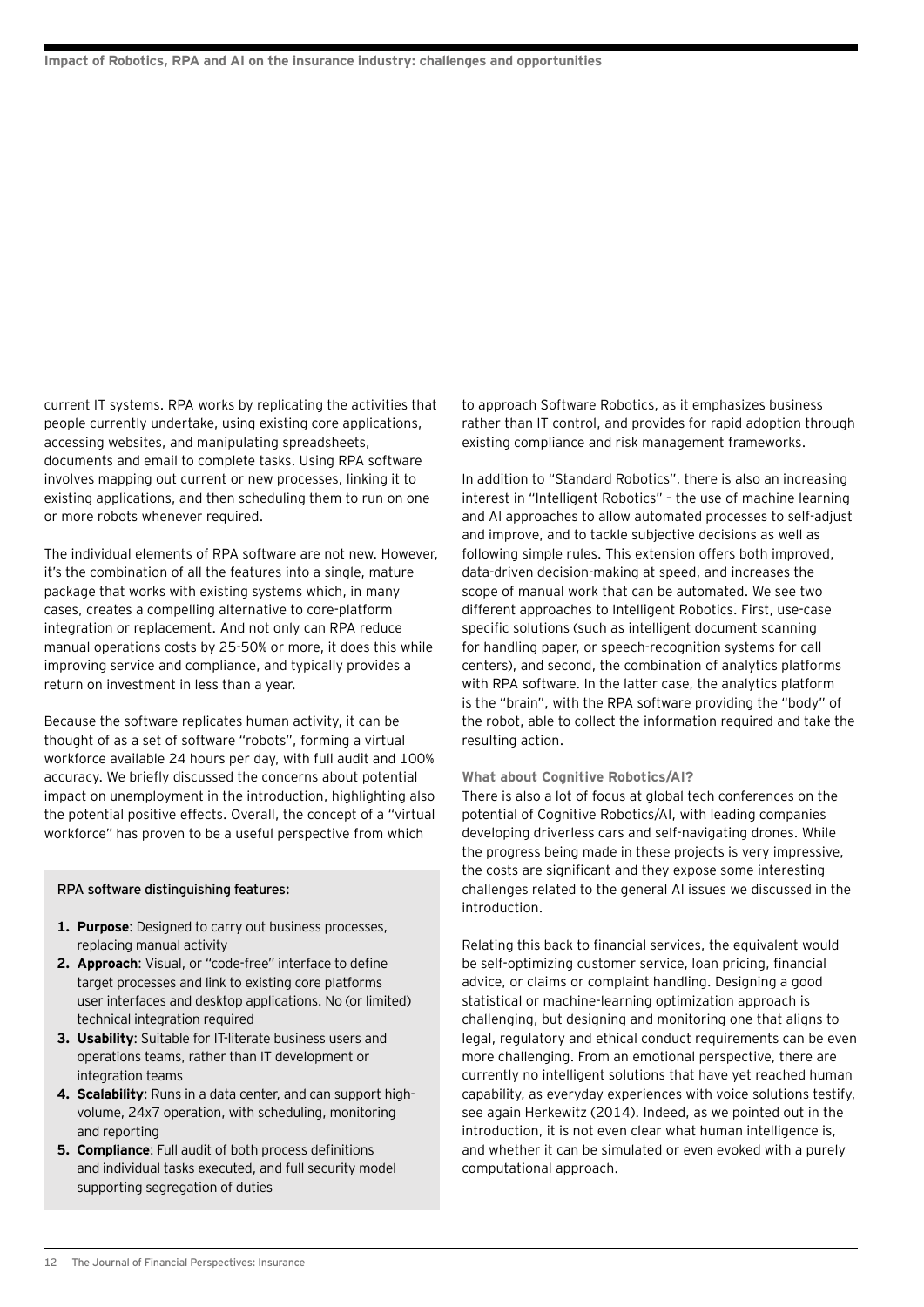Nonetheless, there are clearly areas where a degree of learning or "cognitive" technology offers a significant advantage, such as processing of paper documentation, understanding speech, detection of fraud, and so on. In these areas, there are three standard approaches:

- 1. Adoption of a niche product. This is common for highly specialized situations like voice processing and natural language interpretation, or for analysis of legal contracts.
- 2. Adoption of a targeted solution, such as a generic document scanning and intelligent character recognition solution for processing a variety of paper documents.
- 3. General cognitive robotic platform, combining an analytics or machine learning platform with the Robotics tool as described above.

One may argue that Cognitive Robotics carries a substantially higher cost than standard RPA, and therefore should be reserved for the highest value processes only. As a more general solution, it could also belong to a future wave of automation at a point when both financial services organizations are more mature in the deployment of advanced analytics techniques and associated model risk management, and the technologies are more mature and lower in cost.

# **3. Digital and Robotics: combination benefits**

As outlined above the gains from automation can be considerable. But much more is possible when Robotics and digital are brought together. RPA needs to work with content that is available within a system. So for example, it can only automate a claims process once the initial information has been dealt with by one or more agents. That might involve a number of conversations and the manual input of information from supporting documentation. But if those preliminary stages are delivered via digital channels that maximize the extent of customer self-service, robots can get to work faster and across an entire end-to-end process. In other words, digital and robotic automation can deliver an overall solution that is far greater than the sum of its parts.

The return on investment that the combination can deliver will significantly outstrip those available from Robotics alone in fact by as much as two and a half times. As Robotics takes on greater responsibility for an end-to-end process and minimizes or even eliminates altogether the amount of human intervention required, potential ROI rises sharply.

Connecting digital with Robotics addresses some of the largest inefficiencies in current processes. And it can achieve this in a number of ways, working with any legacy system and, with a digital adapter sitting on top of the Robotics, can in fact digitize whole new areas of business process. And this is where one may see the next big wave of opportunity. Digitizing the entire estate is far too costly a prospect for most businesses to even contemplate. For example, insurers are likely to be able to digitize support for only in the region of just 25% of their current products and services. But the combination of Robotics with digital expands the scope across a far wider range – and therefore the available savings too. And even where it's not possible to digitize certain elements of a process, using intelligent Optical Character Recognition (OCR) technology can achieve comparable results.

## **4. RPA implementation challenges and opportunities**

As EY (2016a) points out, while combining digital and Robotics is an essentially simple concept, it requires care in realization to ensure that appropriate digital service levels, cyber controls and volumetric requirements are met, without compromising the agility of the core robotic capability being created within the business. EY (2016a) looks at some of the more practical challenges associated with using RPA. That includes identifying use cases, common problems encountered in implementing RPA and some pointers from EY's experience of working on successful projects in financial services. We report some of the main findings here. EY (2016a) breaks the issues into two components: the common single issues across failed RPA projects and the multiplier effect from multiple issues. We will discuss these components in the following sections.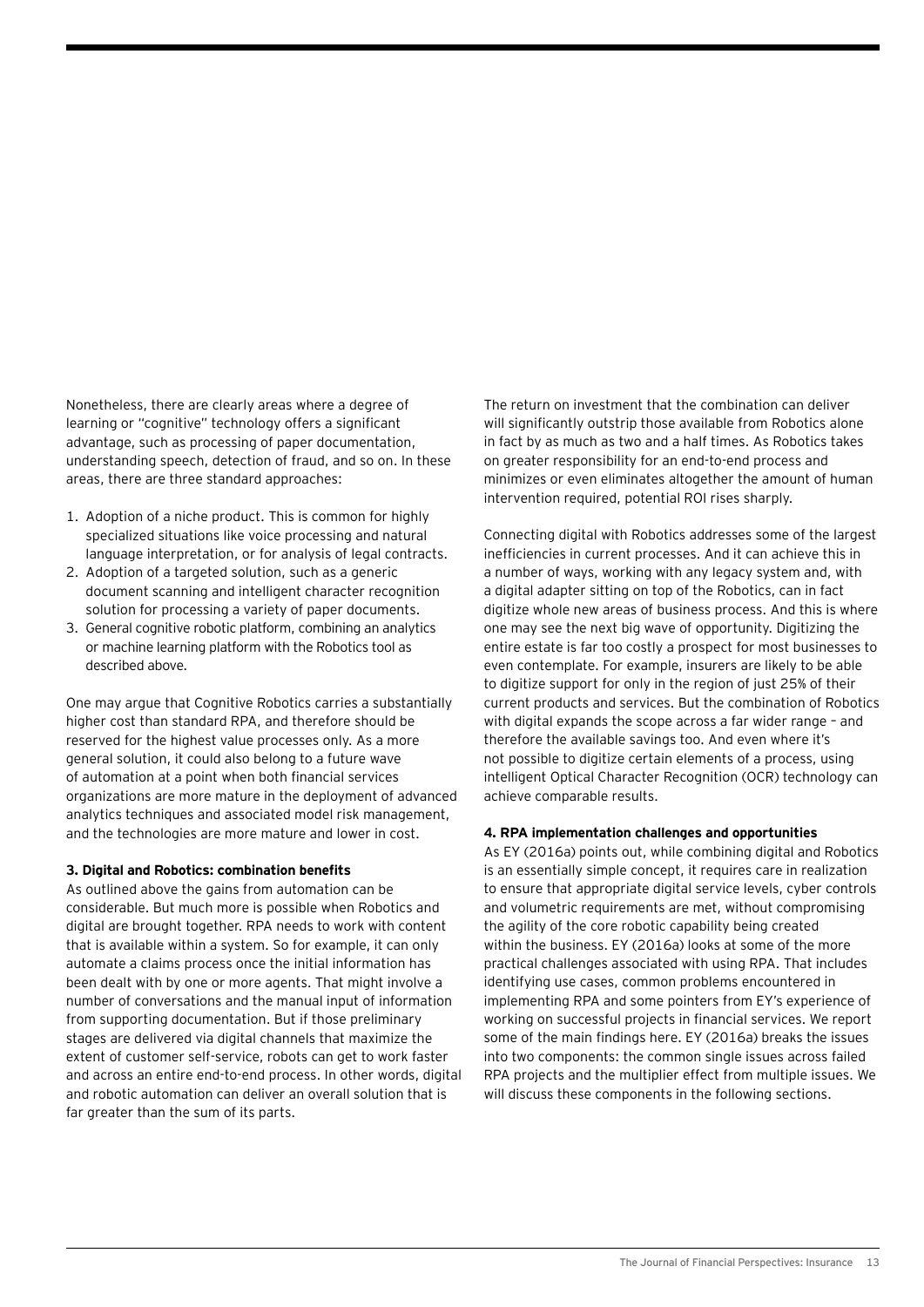# **4.1 Top 10 common issues in failed RPA projects**

| <b>Issue</b>                                                                                                                                                                         | <b>Description</b>                                                                                                                                                                                                                                                                                                                                                                     | <b>Mitigation</b>                                                                                                                                                                                                                                                                                                                                                                                                                                                                                                                                                                                                           |
|--------------------------------------------------------------------------------------------------------------------------------------------------------------------------------------|----------------------------------------------------------------------------------------------------------------------------------------------------------------------------------------------------------------------------------------------------------------------------------------------------------------------------------------------------------------------------------------|-----------------------------------------------------------------------------------------------------------------------------------------------------------------------------------------------------------------------------------------------------------------------------------------------------------------------------------------------------------------------------------------------------------------------------------------------------------------------------------------------------------------------------------------------------------------------------------------------------------------------------|
| 1. Targeting RPA at the wrong<br>processes                                                                                                                                           | Targeting RPA at a highly complex process is a common<br>mistake. This results in significant automation costs,<br>when that effort could have been better spent automating<br>multiple other processes. Often these processes are tackled<br>only because they are very painful for agents, but may not<br>offer huge savings.                                                        | Perform a proper opportunity assessment to find<br>the optimum portfolio of processes. Low or medium<br>complexity processes or sub-processes are the best initial<br>target for RPA, with a minimum of 0.5 FTE saving, but<br>preferably more. Only tackle complex processes once<br>you are RPA-mature, and then perhaps look to automate<br>the highest value/easiest parts first and increase the<br>percentage of automation over time.                                                                                                                                                                                |
| 2. Using the wrong delivery<br>methodology                                                                                                                                           | Quite often companies try to apply an over-engineered<br>software delivery method to RPA, with no-value<br>documentation and gates, leading to extended delivery<br>times - often months where weeks should be the norm.                                                                                                                                                               | While IT governance is essential, most software delivery<br>methods are over-engineered for RPA - especially as<br>RPA rarely changes existing systems, and processes<br>are documented in the tool. Look to challenge existing<br>methods, and use an agile delivery approach to deliver<br>at pace. Good RPA centers of excellence, with the right<br>methods, can deliver new processes into production<br>every 2-4 weeks.                                                                                                                                                                                              |
| 3. Thinking skills needed to create<br>a PoC are good enough for final<br>production automations and one can<br>move immediately and trivially from<br>prototypes to full production | One of the common traps of RPA is that with just a day or<br>two of training, most business users can automate simple<br>processes. But the skills needed to create scalable, resilient<br>RPA processes are significantly greater, leading to lengthy<br>testing and re-work cycles.                                                                                                  | It is good to expect needing at least 2 weeks of<br>classroom training, then 2-3 months of hands-on project<br>delivery with supervision and coaching, before an analyst<br>can deliver production-quality automations well. It's<br>essential not to skimp on teams' training or skills transfer<br>or support.                                                                                                                                                                                                                                                                                                            |
| 4. Automating too much of a process or<br>not optimizing for RPA                                                                                                                     | Often we see that companies try to totally eliminate human<br>input in a process, which ends up in a very significant<br>automation effort meaning additional cost or a delay to<br>benefits. But we equally often see no effort in changing<br>existing processes to allow RPA to work across as much of a<br>process as possible, and hence reduced savings.                         | The best way to view RPA initially is as the ultimate<br>"helper", carrying out the basic work in a process and<br>enabling humans to do more. Automating 70% of a<br>process that is the lowest value, and leaving the high-<br>value 30% to humans is a good initial target. It's always<br>possible to back and optimize the process later. And<br>while fully "learning" every process may take too long,<br>look to see if simple tweaks mean that a robot can do<br>more of a process.                                                                                                                                |
| 5. Forgetting about IT infrastructure                                                                                                                                                | Most RPA tools work best on a virtualized desktop<br>environment, with appropriate scaling and business<br>continuity setup. It can be so quick to deliver RPA processes<br>(typically weeks not months), that IT has not had the time<br>to create a production infrastructure and hence get on the<br>critical path to delivering benefit.                                           | Take advice about exactly what IT infrastructure will be<br>required from the RPA vendor or RPA SI. Knowing your<br>company's lead times, ensure an appropriate "tactical/<br>physical PC-based infrastructure" plan is in place, if a<br>production environment is not feasible quickly.                                                                                                                                                                                                                                                                                                                                   |
| 6. Thinking RPA is all that's needed to<br>achieve a great ROI                                                                                                                       | While current RPA tools can automate large parts of a<br>process, they often cannot do it all - frequently because the<br>process starts with a call or on paper, or requires a number<br>of customer interactions. Hence companies often end up<br>automating many sub-processes, but miss the opportunities<br>to augment RPA with digital or OCR and automate the<br>whole process. | The cost arbitrage of RPA is significant. As an example,<br>in the UK a robot can be 10-20% of the cost of an agent.<br>But more often than not, a robot only works on sub-<br>processes and hence leaves a lot of the process that a<br>robot cannot handle, and therefore limit savings. Having<br>invested heavily in digital and OCR technology that<br>works well with RPA (and most don't), we are seeing that<br>benefits can be up to 2.5x that of RPA alone - can truly<br>deliver near 100% straight-through processing even on<br>old legacy systems, and are just as easy and cheap to<br>deliver as RPA alone. |

**Table 1: Delivery/Technology Issues**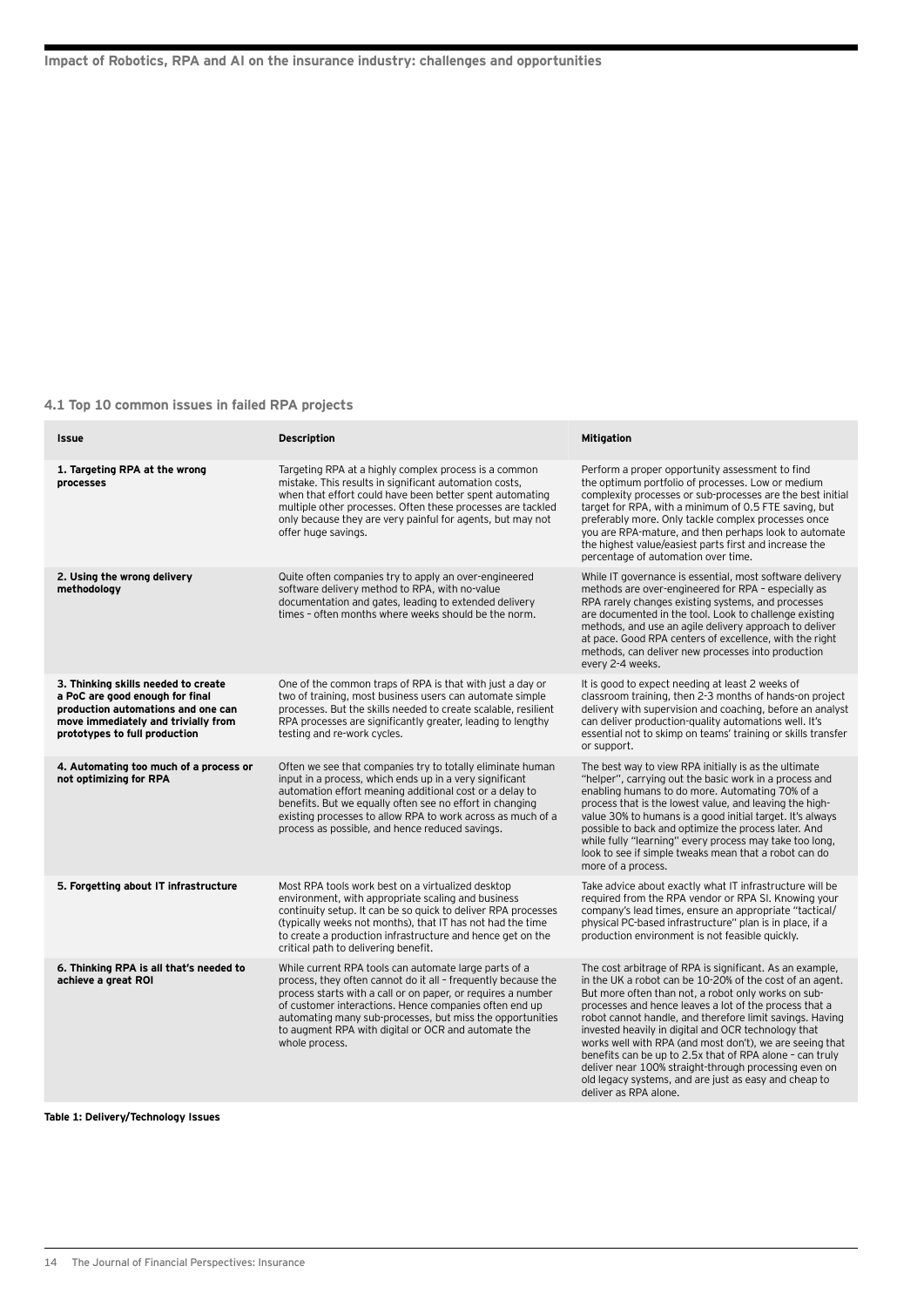| <b>Issue</b>                                                                                 | <b>Description</b>                                                                                                                                                                                                                                                                                                                                                                                                                   | <b>Mitigation</b>                                                                                                                                                                                                                                                                                                                                                                                                                                                                                                                                                                                                                                                                          |
|----------------------------------------------------------------------------------------------|--------------------------------------------------------------------------------------------------------------------------------------------------------------------------------------------------------------------------------------------------------------------------------------------------------------------------------------------------------------------------------------------------------------------------------------|--------------------------------------------------------------------------------------------------------------------------------------------------------------------------------------------------------------------------------------------------------------------------------------------------------------------------------------------------------------------------------------------------------------------------------------------------------------------------------------------------------------------------------------------------------------------------------------------------------------------------------------------------------------------------------------------|
| 7. RPA being IT-owned, whereas it's<br>best being owned by the business                      | As RPA is software, some companies assume that RPA<br>should be IT-controlled. However this approach can<br>significantly limit its take-up within a business, and hence<br>waste significant investment and potential.                                                                                                                                                                                                              | Often companies think about the initial automation<br>project, but forget that ultimately RPA will deliver a<br>virtual workforce that allows the business to task robots<br>across the entire business. IT would not be in charge<br>of managing the current agent workforce, nor should<br>they manage a virtual one. And as back-office agents<br>can be trained to teach robots, having a business-owned<br>RPA Center of Excellence (CoE) means having very<br>little dependency on a constantly stretched IT dept. So<br>business-led CoEs allow the business to prioritize which<br>processes to automate and what the virtual workforce<br>does, requiring only oversight from IT. |
| 8. Not thinking about scaling past<br>PoCs or pilots, and not having an RPA<br>business case | A common route for most organizations is to perform<br>an initial proof of concept (PoC) or pilot, to see that<br>RPA delivers on its promise. But often there is then an<br>embarrassing gap between a successful PoC and large-scale<br>production automation, as RPA programs cannot answer<br>simple questions from the board about "Where are we<br>going to target RPA?", "How much will it cost?" and "What's<br>the return?" | There is a significant body of evidence to show that<br>RPA can deliver tangible business benefits across all<br>types of company, even those with the most archaic<br>IT systems. We typically advise companies to carry<br>out a rapid company-wide or unit-wide opportunity<br>assessment alongside a PoC. Typical PoCs can automate<br>sophisticated processes in weeks, which is all it takes<br>to perform a solid opportunity assessment and create<br>a detailed business case. This means quick stakeholder<br>sign-off, and enhances the momentum of<br>the RPA program.                                                                                                         |
| 9. Not thinking about after processes<br>have been automated                                 | As described above there are a number of issues with just<br>getting an RPA program mobilized, targeted and delivering<br>at pace. But another common mistake is neglecting to<br>consider how to get processes live and who runs the robot<br>workforce - both issues that will delay go-live and timely<br>delivery of benefits.                                                                                                   | As described above, we believe a business-led RPA CoE is<br>the best way to manage and enhance a virtual workforce<br>- but it doesn't just spring into existence. So the CoE<br>processes need to be in place. IT governance agreed, and<br>staff trained to operate robots and continue to enhance<br>processes. While this seems daunting, a well-executed<br>skills-building program can see a fully self-sufficient CoE<br>established within 6-9 months - and usually quicker<br>and less restrictive than negotiating an outsourced CoE<br>arrangement.                                                                                                                             |
| 10. Not treating RPA as a change<br>program, with a focus on realizing<br>benefits           | RPA often involves automating sub-processes and hence<br>people are still involved in the remainder of a process.<br>So unless a structured re-organization and FTE-release<br>or capacity happens, then agents "drift off" and start to<br>perform other work - which is often providing a better<br>service as they now have more time.                                                                                            | While providing better service is laudable, ultimately<br>an RPA program must deliver its planned benefits in<br>order to continue to roll out. Focusing on measuring<br>and realizing benefits is therefore key. Note that in<br>doing opportunity assessment, we usually recommend<br>a portfolio of savings, service improvement and<br>transformation processes is delivered - each of which<br>needs to be measured and benefits delivered in order for<br>ongoing investment to continue.                                                                                                                                                                                            |

#### **Table 2: Program issues**

## **4.2 The multiplier effect**

More than one of the issues outlined above is often present, creating a significant multiplier effect. As our "top ten issues" list shows, it takes sufficient forethought or outside help to mitigate these issues. And, unfortunately, if more than one of these issues occurs – which is common – there's a significant

multiplier effect that can lead to loss of belief in RPA and projects stopping.

Let's look at an example, creating a simple data-entry proof of concept (PoC) and taking into a user pilot on test data, where three of the simpler issues are encountered in a RPA program.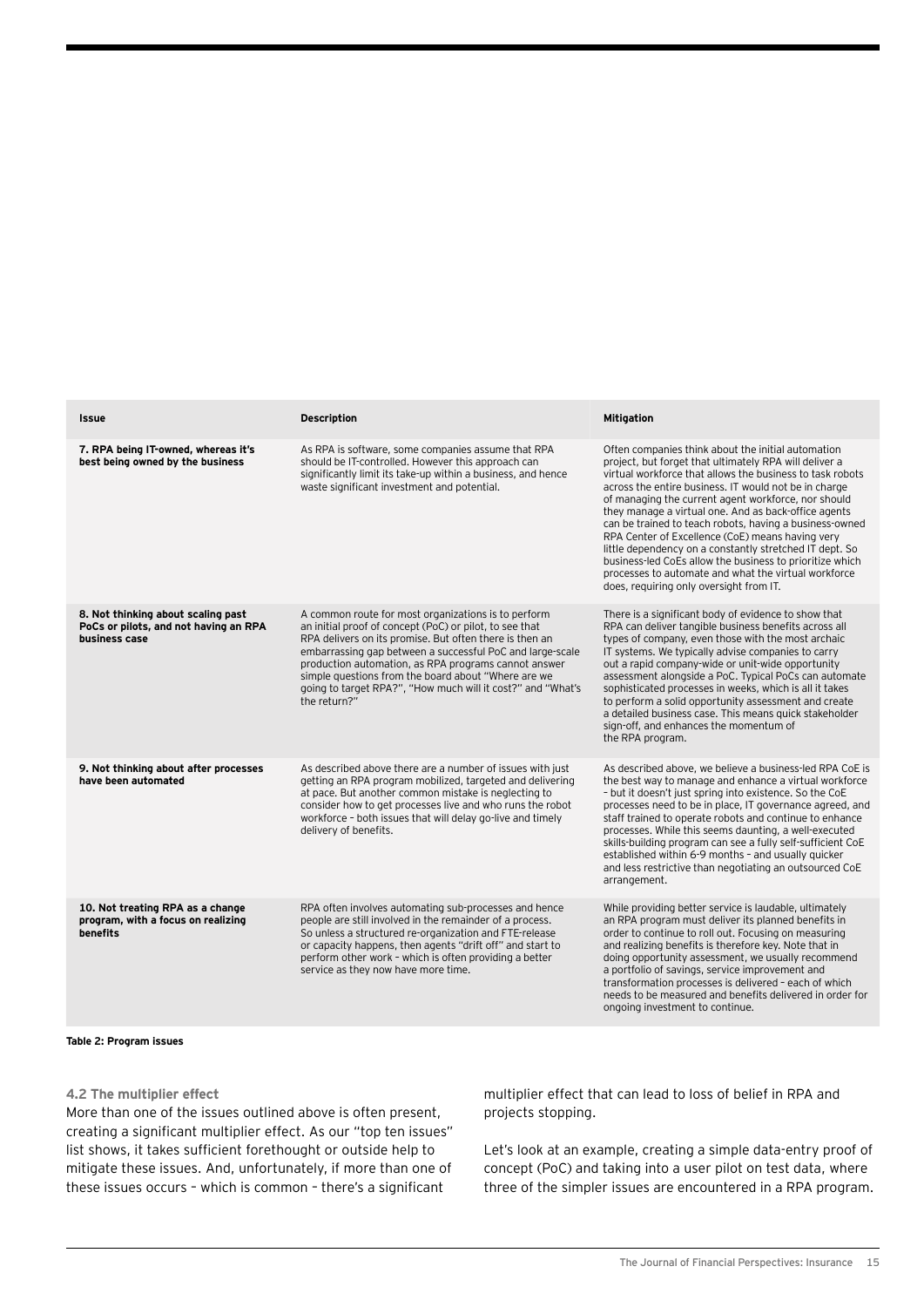| <b>Issue</b>                                                                                           | <b>Typical time to deliver</b><br>if issue avoided                                                                                                                                                                                                                                             | <b>Typical time to deliver</b><br>if issue impacts                                                                                                                                                             |
|--------------------------------------------------------------------------------------------------------|------------------------------------------------------------------------------------------------------------------------------------------------------------------------------------------------------------------------------------------------------------------------------------------------|----------------------------------------------------------------------------------------------------------------------------------------------------------------------------------------------------------------|
| 1. Using<br>the wrona<br>delivery<br>methodology                                                       | With skilled resources<br>and an agile, RPA-centric<br>method employed, simple<br>sub-processes are typically<br>automated and ready for<br>live in 2-4 weeks And<br>as one has agreed the<br>governance with IT, and<br>met the criteria, the CoE<br>can promote into the test<br>environment | If a software delivery<br>method is used, then<br>excess documentation and<br>governance gateways can<br>quickly mean a process can<br>take 6-8 weeks to deliver<br>ready for live.                            |
| 2. Assuming<br>skills needed<br>to create a<br>PoC are good<br>enough for<br>production<br>automations | If one knows a PoC is due<br>to go live then the right<br>development rigor is used<br>and unit tested. Hence PoC<br>may go from 1-2 weeks to<br>2-3 weeks with negligible<br>overall impact.                                                                                                  | If a PoC is delivered without<br>the right design or quality<br>for production, there can<br>then be numerous cycles of<br>testing and re-work before<br>it is fit to go live - adding<br>2-3 weeks            |
| 3. Automating<br>too much of a<br>process or not<br>optimizing for<br><b>RPA</b>                       | Assuming we only look<br>at the optimum 70% of<br>a process, we should be<br>able to automate in<br>$2 - 4$ weeks                                                                                                                                                                              | Continuing to automate<br>the remaining 30% often<br>involves convoluted<br>exception handling or<br>multiple diversions from<br>the "happy-path", so can<br>double the time to deliver -<br>adding 2-4 weeks. |
| <b>TOTAL</b>                                                                                           | 2-4 weeks                                                                                                                                                                                                                                                                                      | $10-15$ weeks                                                                                                                                                                                                  |

**Table 3: Data-entry PoC example**

So what should have taken two to four weeks to deliver under a high quality approach, can rapidly increase in duration – and hence cost – four- or five-fold. Often these simple errors and delays give senior stakeholders a reason to withdraw support from the project. It's therefore important to recognize and mitigate these (and other) common issues in order to ensure the success of the company's RPA program.

## **4.3 RPA vs platform upgrade**

As we pointed out earlier, the core benefits from Software Robotics are the same as for any automation approach: reduced overall cost; improved speed and timeliness; improved accuracy; improved governance and control; and full audit history. In a sense, these benefits are the same as those typically associated with a core-platform upgrade. However, Robotics can, in many cases, deliver these benefits much faster and at lower cost than traditional IT integration projects. That's for three key reasons:

- 1. The use of existing user interfaces means there is no (or very limited) requirement to change existing legacy systems, something which is often expensive and time-consuming.
- 2. Integration testing costs are also significantly reduced, as there is no requirement to synchronize releases across all the platforms. Robotics works with the core platforms as they are at any given point in time, and contains many accelerators for accessing existing systems and desktop resources.
- 3. The visual nature of RPA tools, and the fact that they are building on existing core applications, allows process automation to be delivered incrementally using an agile approach – we typically see a two-week release cycle. This accelerates benefit realization, and improves transparency, reducing risk, and also allows for automation of processes which evolve over time.

#### **4.4 Initial approach**

One common challenge that organizations face when approaching the application of Robotics in their business, is simply knowing where to start. With candidate processes running into the thousands, identifying the opportunities that will yield the greatest and fastest returns can be an overwhelming prospect.

The simple answer is any team or process within your business which requires a significant manual team (for example greater than ten people) but limited personal customer contact. These are the processes which are most likely to yield realizable benefits that enhance customer experience. For a pure costreduction business case, we would also suggest selecting processes consuming at least 0.5 Full-Time Equivalent (FTE) resources each, with an initial target aggregate of 15-20 FTE minimum. In this way, it's reasonable to expect the overall savings to cover the cost of establishing an RPA capability. But the human cost element isn't the only benefit; that approach often underestimates the return on investment (ROI).

Let's take customer onboarding as an example. Automating application processing, verification and account set-up processes across multiple legacy applications and teams can reduce cost and improve the customer experience by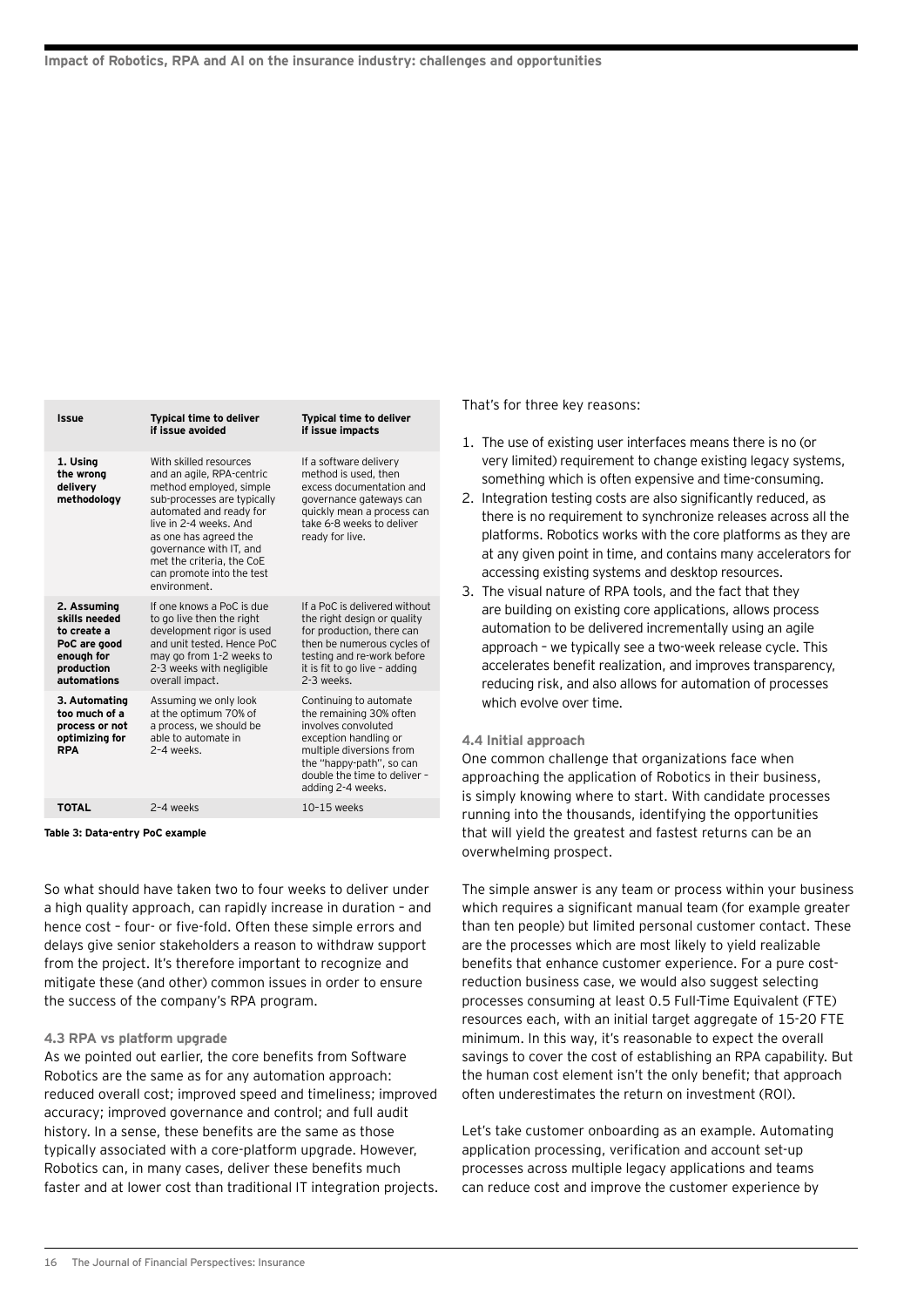reducing the time taken from weeks to days or even hours. Insurers could automate claims processing for a large percentage of cases, reducing the timeline to hours or days, as opposed to weeks or months. In both of these cases, RPA provides a fast and cost-effective solution to transforming the customer experience with very limited impact or change to core platforms. In comparison, a traditional core platform integration or replacement program would impact many systems, and would be complex and expensive to implement.

Additional sources of benefit derive from areas of process improvement and standardization, for example:

- **•** Processes where increased speed and timeliness would improve customer experience
- **•** Processes with quality or consistency issues, or where there is a regulatory requirement for automation and control
- **•** Changes and new features required for propositional enhancement that have been stuck on core platform development roadmaps for more than 12 months, or which are seen as prohibitively expensive to implement
- **•** Processes which evolve on a monthly, quarterly or annual basis, and for a solution is required which can be adapted easily by business users

According to EY (2016a), to help companies target their investments, EY has developed an opportunity assessment framework taking all these factors into account. This helps organizations to assess operations across a given country or countries with analysis of the business case for robotic automation that each process offers. For insurers, the framework is "pre-loaded" with value chains illustrating the automation opportunities across life and pensions and general insurance. Using the framework enables companies to understand the targets for automation that will generate a given level of savings and shows the costs and ROI for every potential project.

**4.5 How is Robotics deployed and what is the target operating model?**

While Robotics is based on deployment of a software tool, it should not be treated as an IT integration. That approach generally leads to low adoption and reduced benefit. A far

more effective approach is to imagine a virtual workforce, or a set of invisible robot hands, working from a task list and following documented processes. In a sense, this is comparable to the deployment of desktop tools: IT provides the platform, and business users make use of the software to add value. For Robotics, it should be business users (or staff very close to business departments) automating processes.

Within a large organization, the actual operating model will need to be scaled into a centralized, hybrid or distributed Robotics capability, but the principle of keeping ownership and control for process automation close to business users and departments is key to successful adoption, and for protection of business agility.

## **4.6 Robots and people**

We now go back to the central theme we mentioned in the introduction. Robots are a highly flexible workforce that can seamlessly move from any defined task to any other to meet business needs, at the same time freeing people from routine tasks and allowing people to work on more intellectually and emotionally interesting tasks. What robots are not intrinsically able to do, however, is to exercise subjective judgement, to build empathy or support customers' emotional needs. They are not able to handle situations that are new and different from the processes prescribed to them. In this sense, they are not a replacement for people.

The real benefits come from the combination of people, core platforms and robotics so that:

- **•** Core platforms support core data records and automate highest value processes.
- **•** Robotics runs all the repetitive, standardized processes across separated core platforms, and one-off high-volume processes or rapidly evolving processes which are costly to automate within core platforms.
- **•** People focus on adding value through strategy, building deep customer relationships, managing exceptions, driving change and continuous improvement, and low-frequency activities that are not cost-effective to automate.

In a sense, this is "taking the robot out of the person";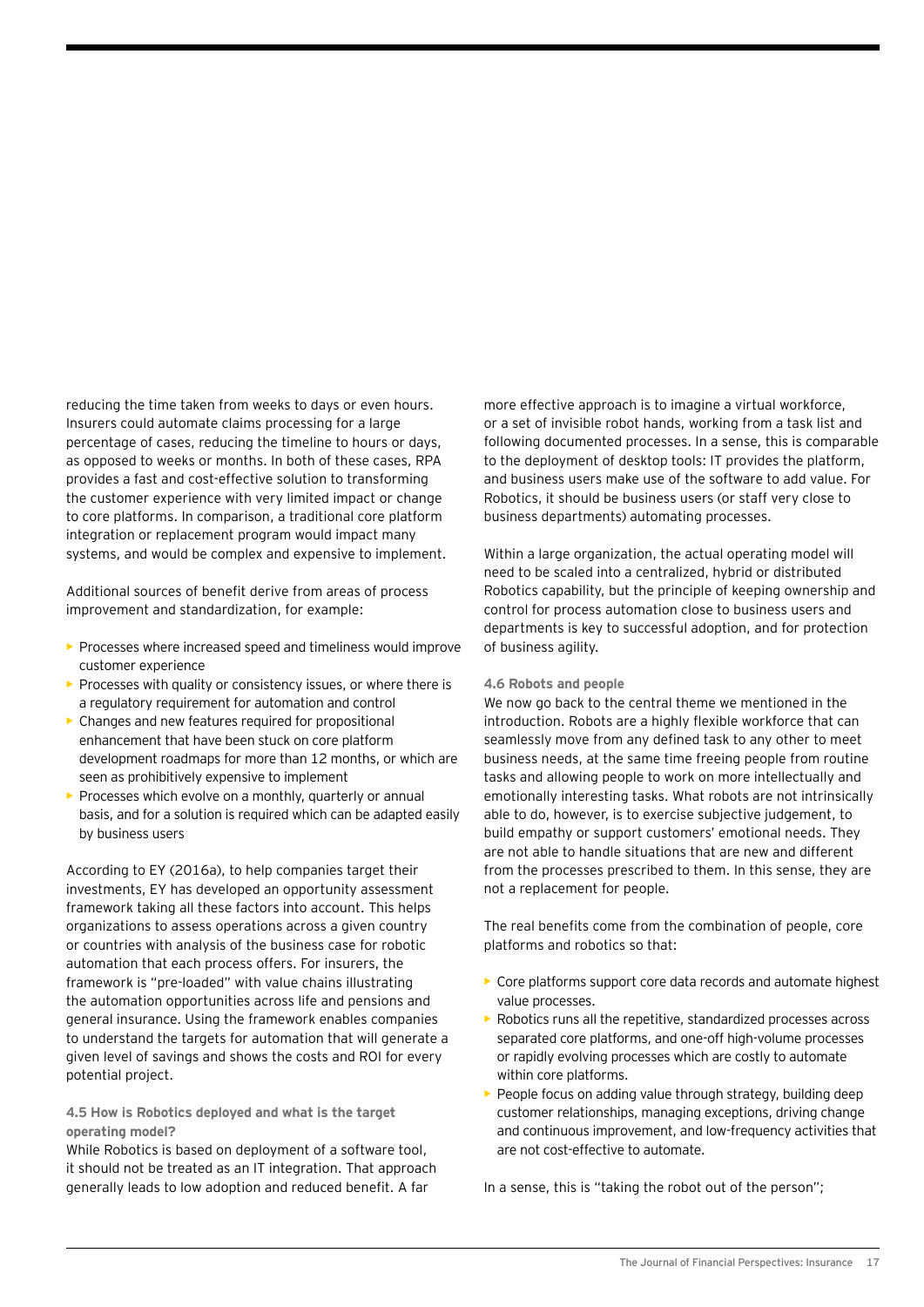stopping asking people to perform tasks that people are bad at (repetitive, high-volume activities), so they can focus on what they are good at, reducing cost, improving quality and improving productivity.

In many instances, we see this enabling a business to run a better service with a reduced headcount, but in many others it can simply free people to accelerate strategic change and to enhance service and productivity.

#### **5. Robotics for insurance**

We now briefly look at the potential benefits of RPA, AI and drones for the insurance industry. A similar analysis has been presented in Cranfield and White (2016). We may begin by looking at the potential benefits of RPA and AI, or cognitive computing, for insurance. A quick list, overlapping with our previous analysis above, would suggest reduced costs for operations, possibility to offer new services, bespoke products for individuals, fraud detection and prevention, and improved risk assessment accuracy. A few of these possibilities are still tentative right now and depend crucially on a rapid advancement of AI.

## **5.1 RPA in insurance**

As far as RPA is concerned, we already discussed the general benefits and implementation issues for RPA above. RPA is already a reality for insurance, and most of the general discussion we had earlier extends straightforwardly to insurance. RPA benefits for insurance include the reduction of a claims documents processing team and of costs more generally. Cranfield and White (2016) explain how an insurance claims outsourcing and loss adjusting firm managed to implement RPA, leading to a team of just four people processing around 3,000 claims documents a day. Without RPA, running a similar service would involve a team up to 300% larger. An idea of the kind of benefits that can be obtained via these processes has also been given by Guttridge (2015), as reported in Cranfield and White (2016), where it is pointed out that in less than two years 10 automated processes within the insurance business had been introduced. This led to processing time reduction, including one process by over 90%, uninterrupted operations with multi-skilled robots working on processes 24 hours a day, seven days a week. Automation allowed to free resources who worked on customer focused tasks. Another important benefit has been the lack of human errors in processes.

#### **5.2 AI/Cognitive computing**

Insurance applications such as bespoke products for individual clients would require an intelligent virtual agent/broker and a high degree of cognitive computing, with the caveats we presented in the introduction. It is not really clear whether machines will attain human-level interaction capability in the next few years. Optimists say we already have the technology that is needed for this, but the reality is that human-level interaction is still quite limited. As we observed in the introduction, Douglas Hofstadter (Herkewitz 2014) argues that popular cutting-edge vocal applications and translation/gameplaying programs that are routinely exalted by the press and commentators as proof that AI is advancing, do not contain any real AI. We will have to wait and see if the technology really attains credible human interaction capabilities. When this happens, we could indeed have personal bespoke virtual brokers for tailored life and car driving insurance policies, for example, with an enlargement of the insurers' services to a much broader population and for a much broader range of risks. Another area where AI could be used, potentially, is on claims validation. While RPA can considerably simplify the operations around claims management, the approval of a claim still requires judgement and evaluations beyond the RPA grasp. In this sense a sufficiently advanced AI, having access to the claim-related data via drones, sensors or preferred news channels, could pre-validate or pre-approve claims by verifying the claimant information and data, potentially using drones if further investigation is needed. We will introduce drones and sensors below. Another application of AI to insurance could concern customer services and call centers: both could benefit from an AI approach once AI reaches a sufficiently advanced level. A hybrid approach could also be used: an AI system augmented with human intervention when needed. AI algorithms could also use social data to design fraud indicators that could predict to some extent the risk of a fraud from a given entity. Currently, machine learning algorithms are being used for fraud detection, see for example Guha et al (2015). As AI advances, these algorithms could attain higher predictive power and could become crucial in the management of fraud risk.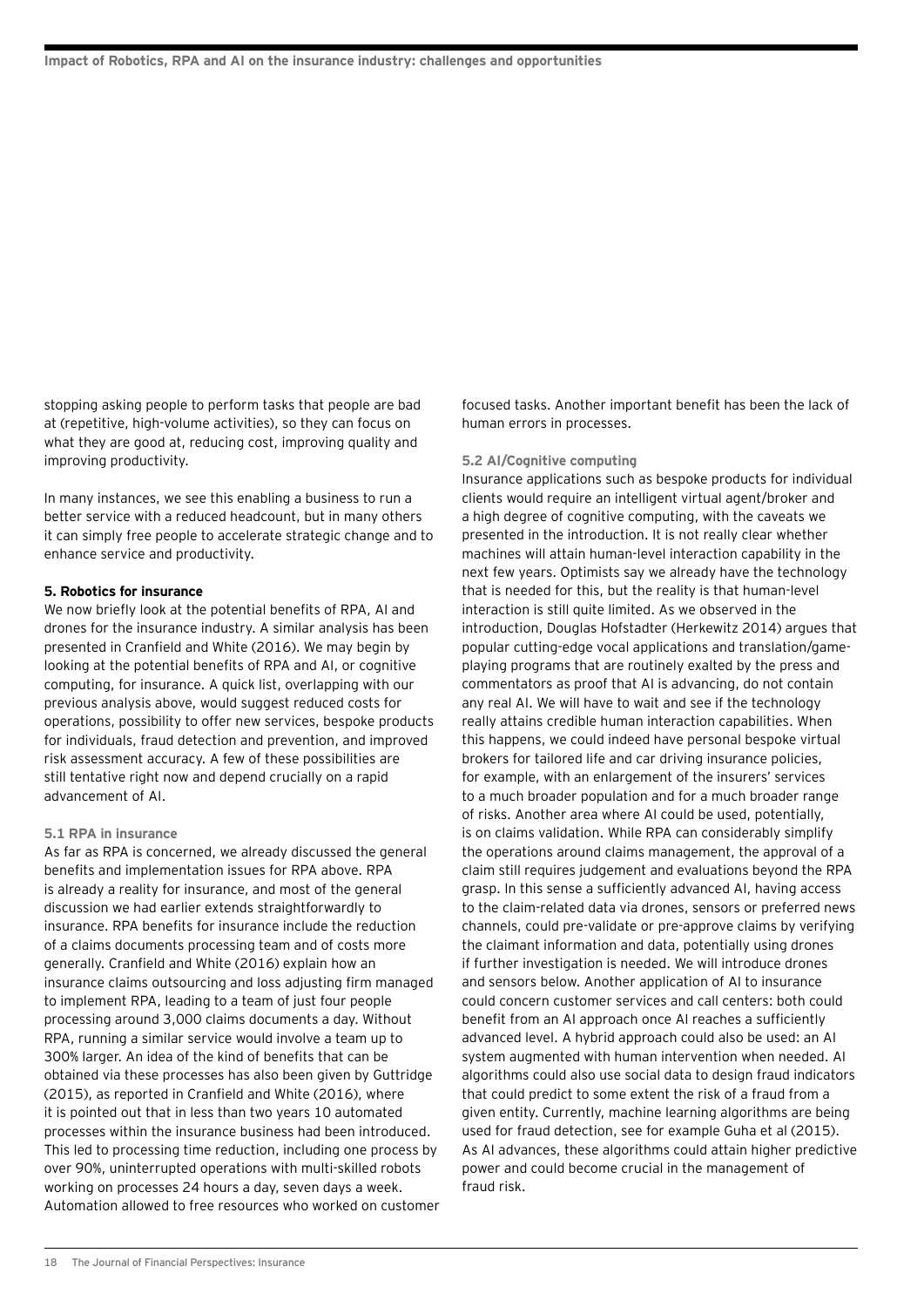## **5.3 Drones/Sensors**

Drones are vehicles that can move with a degree of autonomy. The typical drone is an unmanned aerial vehicle (UAV), namely an aircraft that does not have a human pilot aboard. It may be piloted at a distance by a human via remote control, or it may be fully/partly autonomous via an internal computer. Although drones originated for military applications, to deal with situations that may be too dangerous for humans, they are currently deployed also for civil usage, typically for data collection, aerial photography and agriculture. A possible use for insurers would be a dangerous site inspection for claim validation, as we hinted above. As regards sensors, they are devices that can be used to assess the behavior of insureds in relation to the risk being insured. Meek (2014) presents the important example of a sensor device that can be connected to a car port to measure and send signals on the car braking, turns, acceleration, and what time of day the insured is driving. The sensor device uploads the related data to the relevant company, which can use the data to rate drivers and offer a potential discount incentivizing safe drivers. The data on speed and location may not be collected, although they may be made available to the insureds. More generally, drones and sensors offer a number of opportunities and challenges (EY 2016b, Johnson 2014). We already considered the use of drones for claim validation above. Similarly, sensors would measure the insured person/property/vehicle risk-sensitive parameters, allowing the insurance company to tailor the insurance offer to the specific client risks, and verifying that the risk profile the client has in mind corresponds to the actual risks measured in reality. Sensors could also create a positive feedback effect on clients. A client who is aware that their car or property contains a number of sensors will be more careful in driving and managing the property, being aware that sensors will record a number of parameters. Speed excess with a car is less likely if the insured person knows a sensor is present in the car, and that their next insurance premium could increase in case of risky behaviour. The whole area of usage-based insurance is based on the possibility to maintain and improve a sensors-based approach. However, it is the combination with AI that could make sensors and drones really revolutionary. The possibility to automate evaluation and judgement on claims and policies based on drone and sensors collected data would extend the sensors-based insurance

approach to a much broader base, with potentially lower premia for clients and reduction in risk for insurers. Given current limitations of AI this is still tentative, but it is definitely an area where insurers are investing relevant resources (EY 2016b).

## **6. Conclusions**

In this paper we highlighted the current challenges and opportunities in applications of Robotics to financial services and to insurance in particular. Combined RPA and software approaches have been already implemented with considerable benefits in cost reduction and efficiency, and we highlighted the general benefits of RPA and the related implementation challenges in detail. More advanced AI applications depend on the general advancements of AI, and human-level interaction agents are not there as yet. Nonetheless, we can foresee the great potential for these applications and have discussed some initial examples.